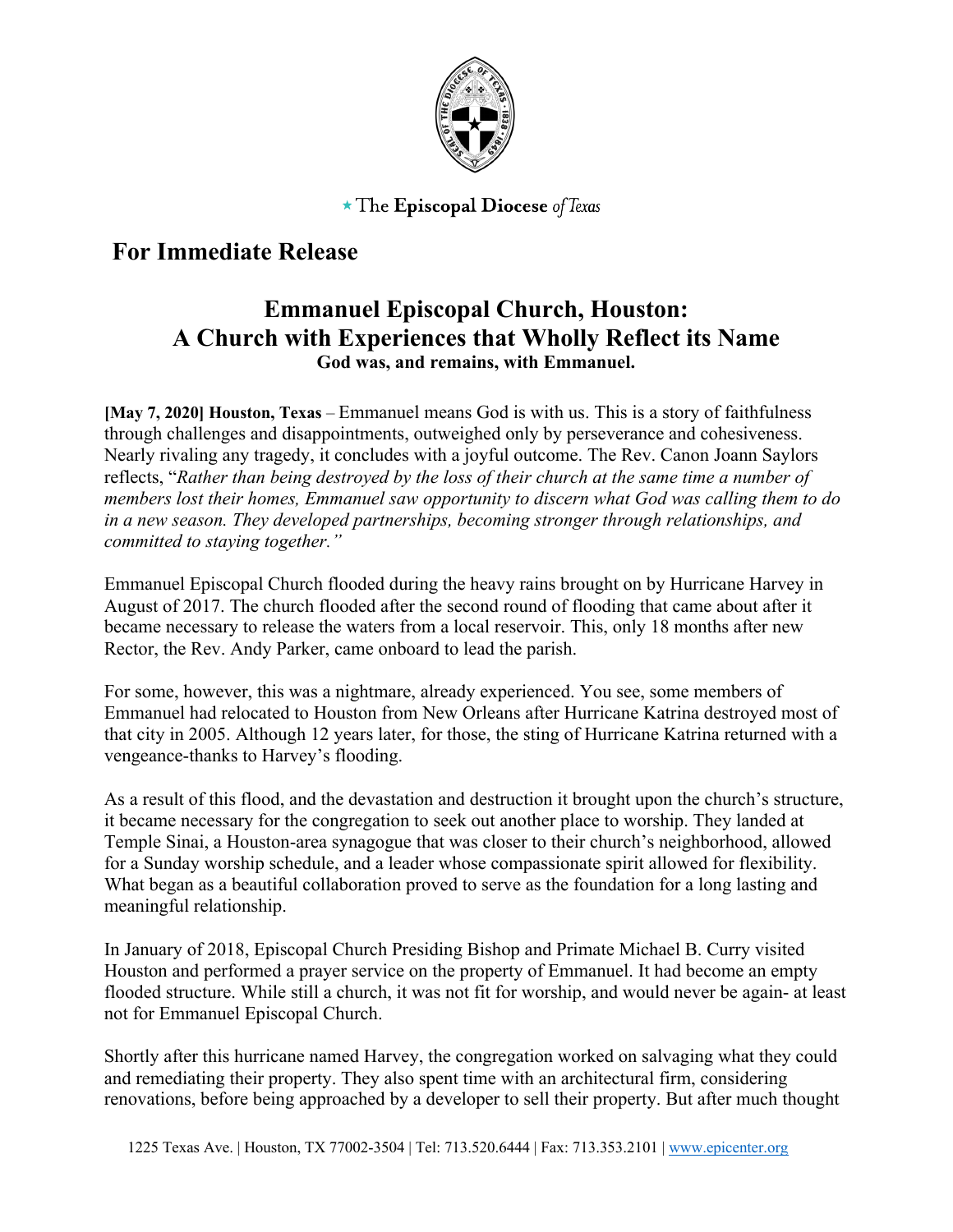and deliberation on behalf of the church, and guidance from the diocese, it was determined that they would no longer look backward, rather they would move forward in finding a new church home. Unfortunately, though, within a very short period of time, Parker would develop a brain tumor, fall ill, and pass away in December 2018. How much could one parish bear?

Making lemonade out of lemons, the congregation thought that the worst had come and gone. They felt fortunate to have landed at Temple Sinai, and quickly forged a great relationship, partnering in outreach work and serving together. In fact, many Emmanuel congregants attended Temple Sinai's service after the shooting at the Pittsburgh synagogue that left many elderly, devout servants and members of the Pittsburgh synagogue lifeless. So, while under totally different circumstances, both congregations grieved losses, and they were able to grieve together.

Through this stormy time of uncertainty, the Emmanuel family remained together as one, and continued their worship and outreach- as a church of hope and faith. Fortunately, the Rev. Brad Sullivan, carried on his duties as an associate throughout the losses, ensuring continuity and cohesiveness among the parishioners, along with members of the vestry.

Then, in March 2019, Ousley began his service as Priest-in-Charge at Emmanuel, upon his return to The Episcopal Diocese of Texas after a stint with the Diocese of Olympia in Washington (state). But even with this addition of stability through the appointment of Ousley, nothing could erase the long and intermittent periods of discernment that the church had experienced (or those that were yet to come). With so many losses and downward turns, certainly there were times when all they could rely on was the guidance of the Holy Spirit, pastoral care from Bishop C. Andrew Doyle, our regional bishops, and Canon Saylors, head of Mission Amplification at The Episcopal Diocese of Texas, and the deepening of their individual and collective faith. Little did they know, their future would not be without incident. Along with Ousley and other members of the diocesan Mission Amplification team, Emmanuel knew it would muddle through; besides, the church had the expertise of the past Senior Warden Phil Berrie, and past Junior Warden Alice Busch.

Eventually, relatively early in 2019, the church needed its own leased office space and, not long after, they also decided to place their flooded property in the real-estate market. They were excited, looking forward, not backward. And so, they relocated to an office space in April, that they could temporarily call their own.

Things were looking up for Emmanuel in 2019: They had a Priest-in-Charge, Sullivan; Ousley and dedicated parishioners remained steadfast in their service, clearly for the long haul; they had leased office space of their own; their flooded property was up for sale (Bishop Doyle had made it clear that the purchase of their new property would not be dependent on the sale of their flooded property); and most exciting, they had located a church to purchase: Covenant Lutheran.

What could possibly go wrong? 2019, it seemed, would be the year for Emmanuel Episcopal Church! They had been out of their church for over two and a half years. Or would it?

It would have but Tropical Storm Imelda formed and became a horrendous rainmaker in September of 2019, and some parishioners experienced their own flooding and destruction–yet again. With the determination and faith of the whole, they pushed through. Together, they leaned on their faith, and counted their blessings, which for all–had been tested time and time again.

Then, in the same month when Imelda hit, they received approval to purchase. This was something to celebrate, but they knew they were far from finished, as they still planned to sell their existing

1225 Texas Ave. | Houston, TX 77002-3504 | Tel: 713.520.6444 | Fax: 713.353.2101 | www.epicenter.org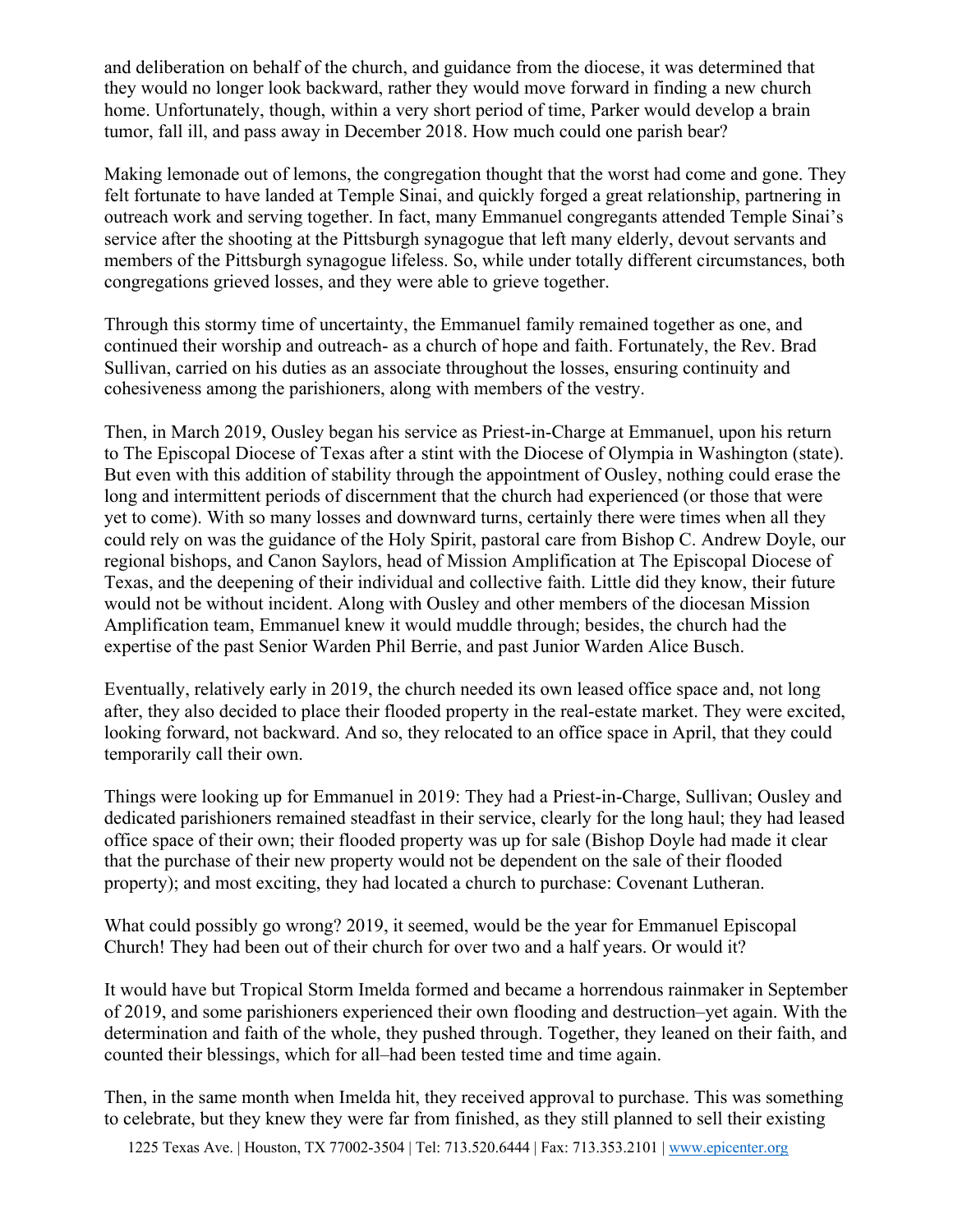church.

Emmanuel landed a local developer to purchase the flooded location. This was great news! Mission accomplished? Well, not quite.

After agreeing to purchase the property, and even placing it under contract for sale, the developer backed out of the deal, leaving confident selling parties more than disappointed. Prior to this letdown, everything had finally come into such perfect alignment.

Once again, the people of Emmanuel would see God's hand at work in the life of their parish and ministry as they approached their closing date to purchase their new church (formerly Covenant Lutheran).

Through creative financing methods, the empathetic spirit and understanding of both Bishop Doyle, and members of the various diocesan foundations, along with the acumen of the diocese's business team, Emmanuel Episcopal Church was able to proceed with its closing. Diocesan business staff kept everything on track, quickly working to put a plan together to help Emmanuel close on the Lutheran Church property.

Emmanuel was in a position to contribute proceeds from its Hurricane Harvey Support, funded by each of the five foundations of the diocese: Great Commission Foundation, Episcopal Health Foundation, Episcopal Foundation of Texas, Church Corporation, and the Quin Foundation. The best, however, was yet to come to fruition. The Great Commission Foundation Board approved providing Emmanuel, at a low interest rate, with a loan for the balance of the Lutheran Church purchase- that will be repaid once the Memorial Drive location sells. The Church Corporation is collaborating with the parties to help sell the old Memorial Drive property. In April, Emmanuel realized a reward of faithfulness and finalized the transaction to purchase their new church. They finally have a new place to call home. After a long faith walk, they have arrived at their destination. They call it their own.

As David Fisher, Director of Foundations for the diocese puts it, "This was truly an intrafoundation effort to allow Emmanuel to find a new home and to come up with a solution to make that happen. We are blessed to have the resources to help our congregations."

"Our new church is a wonderful blessing for us, and our predecessors were very thoughtful in its design for hospitality and mission with flexibility built into the nave and chancel. Liturgically we will be able to do some wonderfully dramatic staging in our new space," said Ousley.

While they plan to make only minor improvements to their new church home, they're not currently having virtual worship service from their new location; however, this parish is excited to establish roots and become part its new neighborhood.

"We want to be strategic about when we begin our online live services from our new church. We are in conversation now about when is best for that to happen. We want to balance the solidarity and personal touch that has been felt by broadcasting from home with the anticipatory introduction to the wonderful aspects of our new church in our new neighborhood," said Ousley.

They are working both internally, and alongside the diocese, to grow, as they gain a better sense of the needs of the community, the whole community. They look forward to establishing both long-

1225 Texas Ave. | Houston, TX 77002-3504 | Tel: 713.520.6444 | Fax: 713.353.2101 | www.epicenter.org